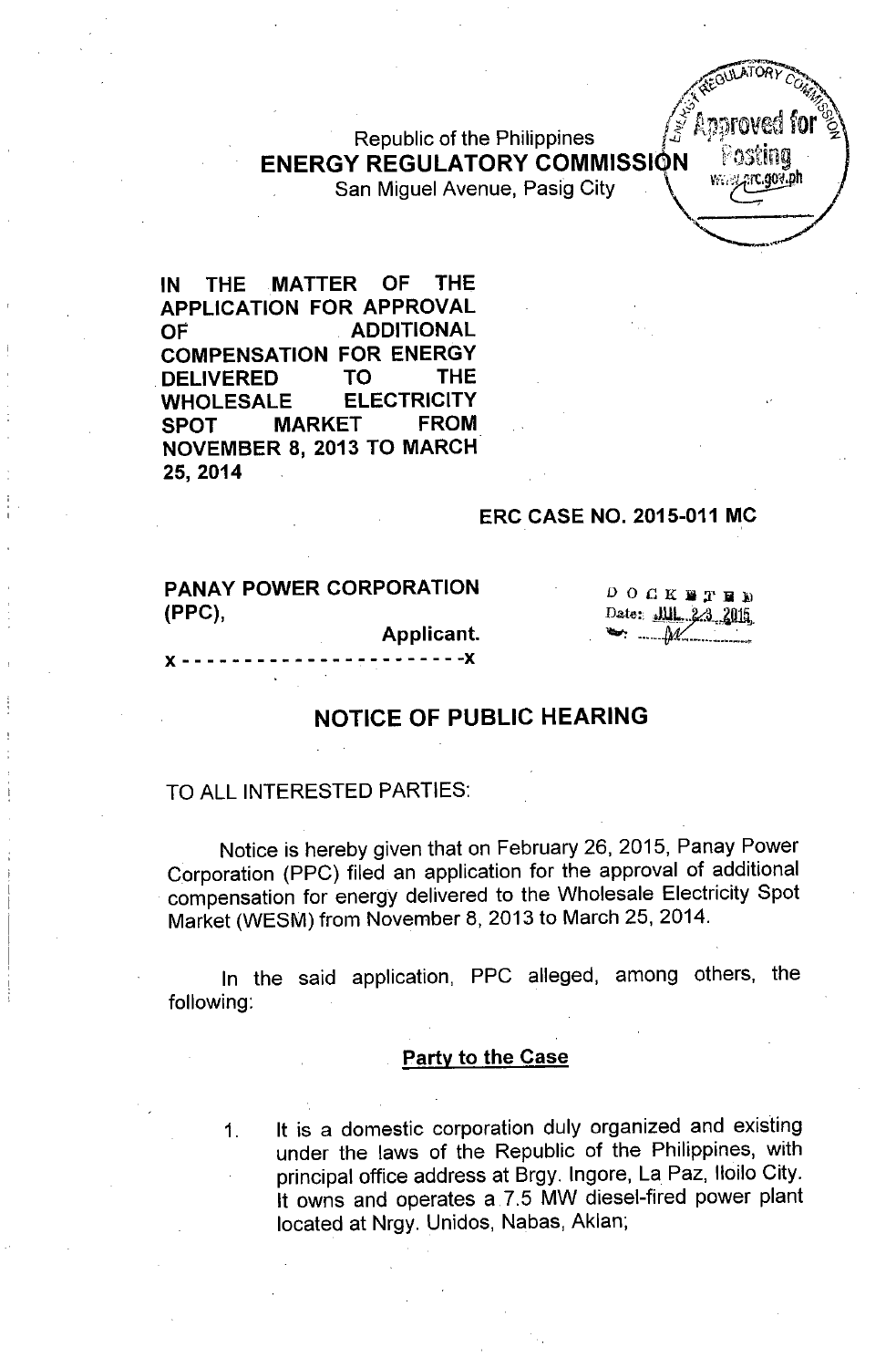## ERC CASE NO. 2015-011 MC **NOTICE OF PUBLIC HEARING/July 20, 2015** Page 2 of 8

#### Statement of Facts and of the Case

- 2. . In view of the power system disturbance brought about by Typhoon Yolanda on November 8, 2013, the Commission suspended the operations of the WESM in the Visayas effective November 8, 2013 at 1500H<sup>1</sup>. This suspensior was lifted effective 0100H on March 26, 2014 upon the Commission's determination that competitive trading has already been achieved<sup>2</sup>
- 3. Under the WESM Rules, during market suspension, the Market Operator (MO) shall impose an Administered Price to be used as basis for settlements (WESM Rule 6.2.3). The market price during a trading interval in which the Commission has declared the spot market to be suspended and up to the time that the market resumes is to be determined by the MO (WESM Rule 6.8.3.1);
- 4. In addition, during market suspension, the System Operator (SO) is responsible for giving directions and coordinating the actions to be taken by the MO and the WESM Trading Participants (WESM Rule 6.2.1.1);
- 5. Pursuant to these WESM Rules, the schedules of generating plants in the Visayas, including PPC, were controlled by the SO, and PPC was constrained to comply with the hourly dispatch instructions of the SO;
- 6. For energy it delivered for the period November 8, 2013 to March 25, 2014, it sought additional compensation from the Philippine Electricity Market Corporation (PEMC) as MO, beyond the Administered Price imposed pursuant to the Administered Price Determination Methodology  $(APDM)<sup>3</sup>$ . This claim was based on the Commission-

(a) The price and schedule for a given price schedule or trading interval shall be equivalent to the load weighted average ex-post energy price of the corresponding trading interval of the four (4) preceding similar days that have not been administered.

In case any of the prices covered by the four preceding same days have not been administered, said prices shall be excluded and replaced with the prices that have not been administered from the most recent earlier same or similar day.

<sup>&</sup>lt;sup>1</sup> Order dated November 18, 2013 in ERC Case No. 2013-086 MC, entitled "In the Matter of the Suspension of the Operations of the Philippine Wholesale Electricity Spot Market"

<sup>2</sup> Order dated March 24, 2014 in ERC Case No. 2013-086 MC

<sup>3</sup> Administered Price shall be determined as follows: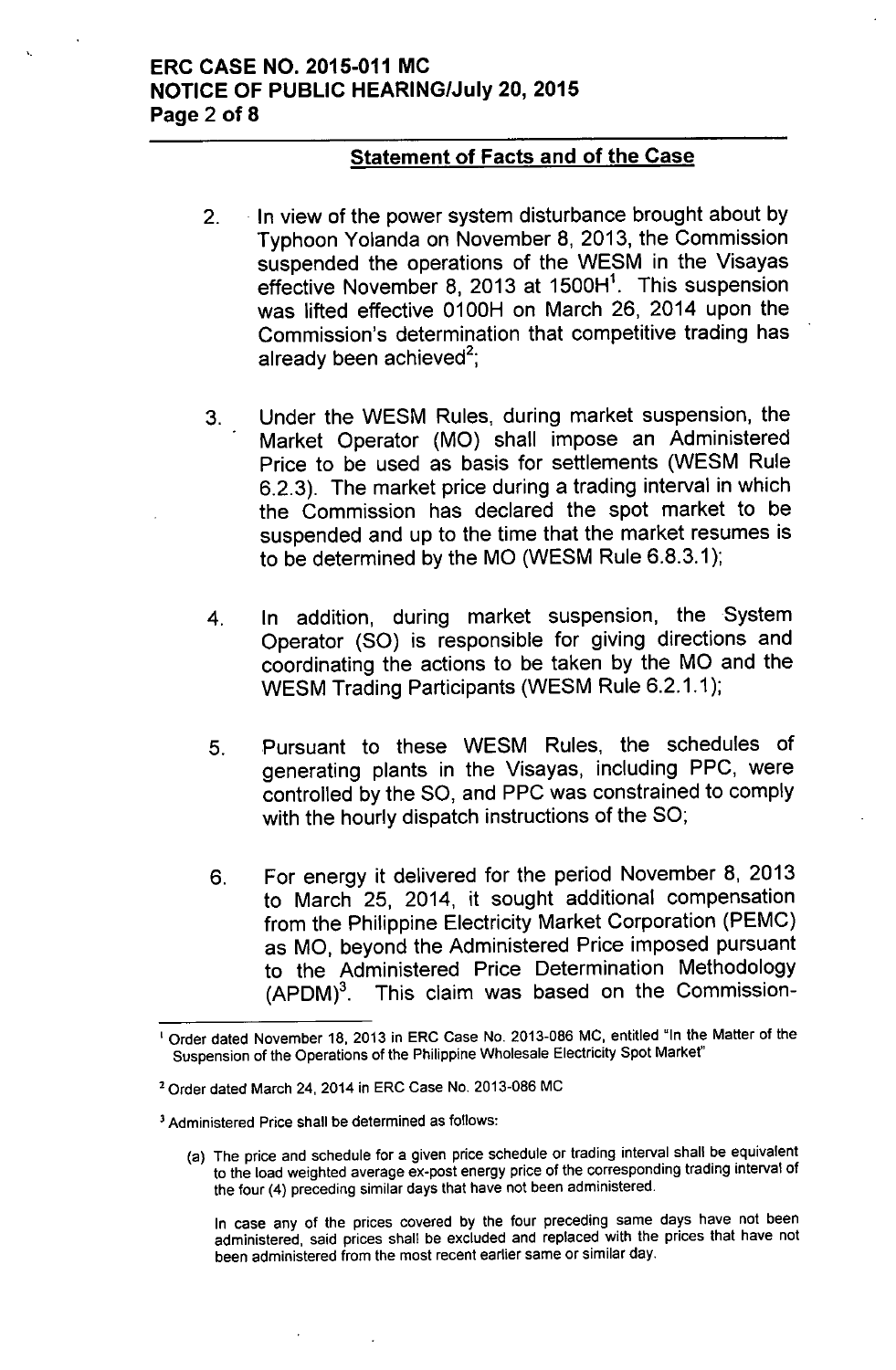## ERC CASE NO. 2015-011 MC **NOTICE OF PUBLIC HEARING/July 20, 2015** Page 3 of 8

approved rate for PPC in ERC Case No. 2005-013 RC<sup>4</sup> (the Commission-approved rate);

7. The total amount of additional compensation sought by PPC, which comprises Capital Recovery Fee (CRF), Operations and Maintenance (O&M) Costs and Cost of Fuel, was Twenty Million Four Hundred Twenty-Eight Thousand Three Pesos and Ninety-Three Centavos (PhP20,428,003.93), exclusive of Value Added Tax (VAT), broken down as follows:

|                |                       | <b>Amount</b>                 | <b>Supporting</b>           |  |
|----------------|-----------------------|-------------------------------|-----------------------------|--|
|                | <b>Period Covered</b> | (VAT Exclusive)               | <b>Document</b>             |  |
| $\mathbf 1$    | 26,  <br>November     | PhP1,156,111.26,              | Letter to PEMC dated        |  |
|                | 2013 to December      | submarked<br>as <sub>1</sub>  | January 30,<br>2014,        |  |
|                | 25, 2013              | Annex "A-1"                   | the<br>attached to          |  |
|                |                       |                               | application as Annex<br>"А" |  |
| 2 <sup>1</sup> |                       | December 26, PhP7,979,260.51, | Letter to PEMC dated        |  |
|                | 2013 to January       | submarked<br>as               | March 5, 2014,              |  |
|                | 25, 2014              | Annex "B-1"                   | the<br>attached to          |  |
|                |                       |                               | application as Annex<br>"B" |  |
| 3              | January 26, 2014      | PhP4,714,310.64,              | Letter to PEMC dated        |  |
|                | February 25,<br>to    | submarked<br>as               | March 28, 2014,             |  |
|                | 2014                  | Annex "C-1"                   | attached to<br>the          |  |
|                |                       |                               | application as Annex<br>C'' |  |
| 4              | February 26, 2014     | PhP6,578,321.52,              | Letter to PEMC dated        |  |
|                | to March 25, 2014     | submarked<br>as               | 2014,<br>May 15,            |  |
|                |                       | Annex "D-1"                   | the<br>attached to          |  |
|                |                       |                               | application as Annex<br>"D" |  |
|                | <b>Total</b>          | PhP20,428,003.93              |                             |  |

- (b) The trading participant has not complied with the instructions during market suspension or intervention may be entitled to additional compensation upon determination and sufficient proof that the administered price is not sufficient to cover the following:
	- (1) Fuel costs incurred in complying with the dispatch instructions; and
	- (2) Variable operating and maintenance costs incurred in complying with the dispatch instructions (which may include start-up and shut-down costs).
- <sup>4</sup> Decision dated August 2, 2006 in ERC Case No. 2005-031 RC, entitled "In the Matter of the Petition for Approval of the Inclusion to AKELCO's Retail Rate of Costs from the 5 MW and 12.5 MW Electric Power Purchase Agreement (EPPA), as Amended, with Mirant Global Corporation (Mirant)"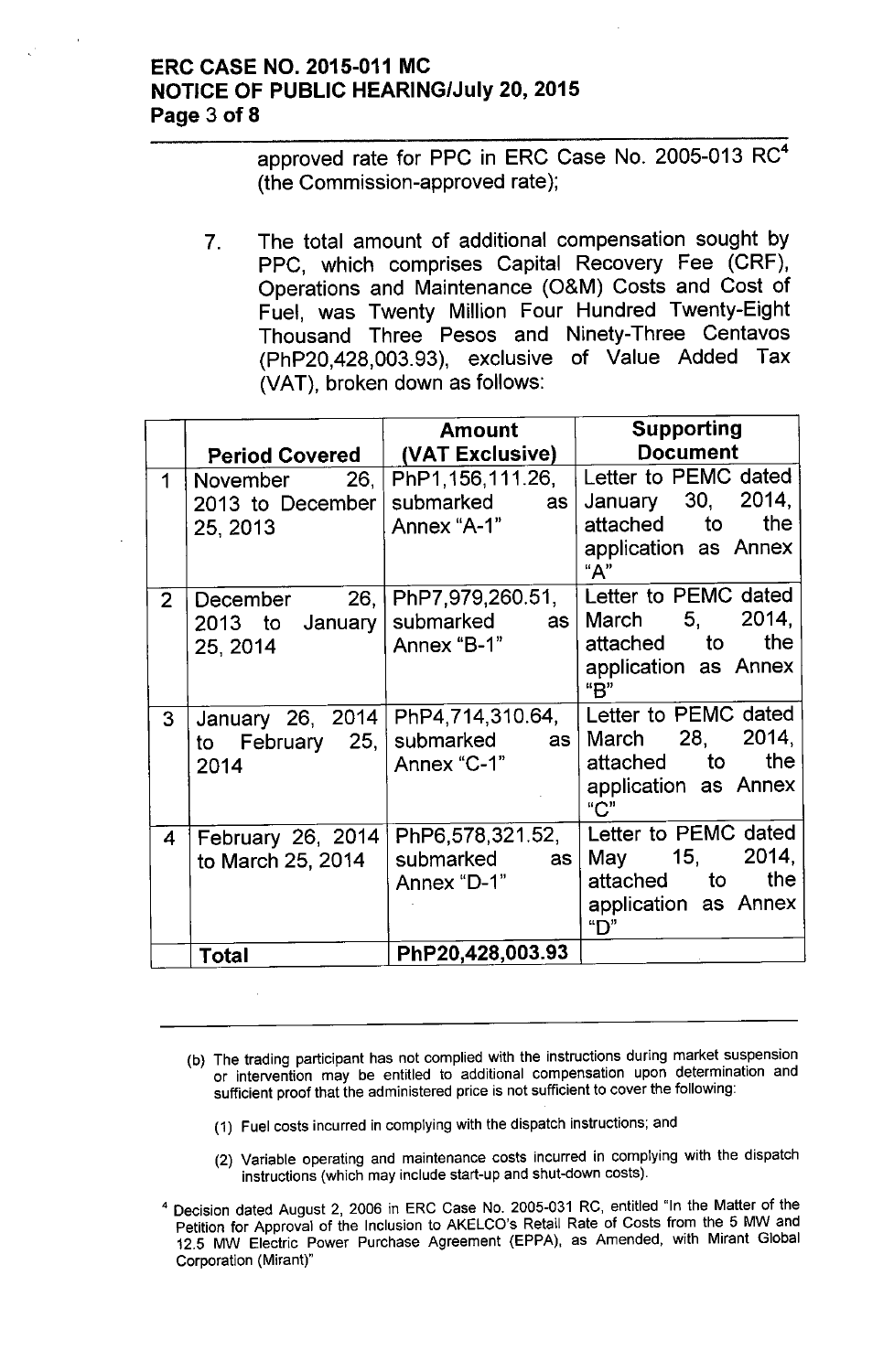## ERC CASE NO. 2015-011 MC **NOTICE OF PUBLIC HEARING/July 20, 2015** Page 4 of 8

8. In response, PEMC computed the additional compensation due to PPC for energy delivered for the period November 8, 2013 to March 25, 2014 amounting to Fifteen Million Three Hundred Seventy-Three Thousand . Three Hundred Twenty Pesos and Fifty-Five Centavos (PhP15,373,320.55), exclusive of VAT, broken down as follows:

|                |                                                 | Amount                                                                                                                                                                                                                                                            | Supporting                                                                                                                                                                                |
|----------------|-------------------------------------------------|-------------------------------------------------------------------------------------------------------------------------------------------------------------------------------------------------------------------------------------------------------------------|-------------------------------------------------------------------------------------------------------------------------------------------------------------------------------------------|
|                | <b>Period Covered</b>                           | (VAT Exclusive)                                                                                                                                                                                                                                                   | <b>Document</b>                                                                                                                                                                           |
| 1              | November 26, 2013<br>December 25,<br>to<br>2013 | PhP882,748.19,<br>submarked as<br>Annex "E-1"                                                                                                                                                                                                                     | PEMC Letter dated<br>April 15, 2014 with<br>Settlement Invoice<br>dated April 14, 2014,<br>attached to<br>the<br>application as Annex<br>"E"                                              |
| $\overline{2}$ | December 26, 2013<br>to January 25, 2014        | PhP6,374,737.95,<br>submarked as<br>Annex "F-1"                                                                                                                                                                                                                   | PEMC Letter dated<br>May 15, 2014 with<br>Settlement<br>Invoice<br>dated May 14, 2014,<br>the<br>attached<br>to<br>application as Annex<br>"F"                                            |
| 3              | January 26, 2014 to<br><b>February 25, 2014</b> | PhP3,418,631.25,<br>submarked as<br>Annex "G-1"                                                                                                                                                                                                                   |                                                                                                                                                                                           |
| 4              | February 26, 2014<br>to March 25, 2014          | PhP4,697,203.16,<br>submarked as<br>Annex "G-2"<br>The total amount of<br>PhP8,115,834.40<br>for the two (2) billing<br>periods from<br>January 26, 2014 to<br>February 25, 2014<br>and February 26,<br>2014 to March 25,<br>2014 is submarked<br>as Annex "G-3". | <b>PEMC Letter</b><br>dated<br>14, 2014<br>August<br>Settlement<br>with the control<br>dated<br>Invoice<br>2014,<br>14,<br>August<br>the<br>attached<br>to<br>application as Annex<br>"G" |
|                | Total                                           | PhP15,373,320.55                                                                                                                                                                                                                                                  |                                                                                                                                                                                           |

9. This amount represents only the Cost of O&M and Cost of Fuel from November 26, 2013 to January 25, 2014, and Cost of Fuel from January 26, 2014 to March 25, 2014;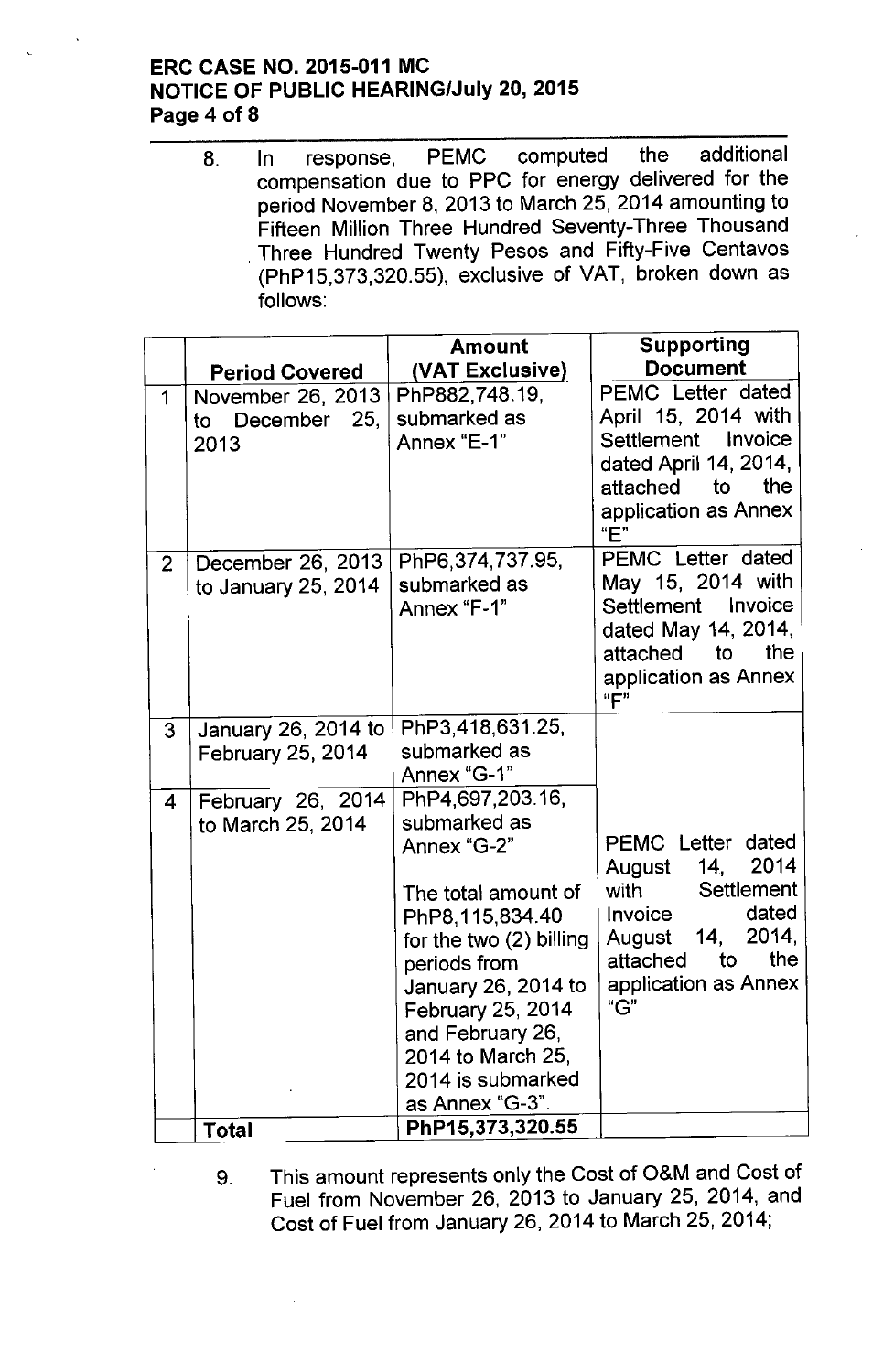## ERC CASE NO. 2015-011 MC NOTICE OF PUBLIC HEARING/July 20, 2015 Page 5 of 8

10. The difference between its claim for additional compensation and the amount of additional compensatiol that PEMC approved is Five Million Fifty-Four Thousand Six Hundred Eighty-Three Pesos and Thirty-Eight Centavos (PhP5,054,683.38), exclusive of VAT. Below is a summary of PPC's claim for additional compensation for energy delivered during market suspension:

|                | Period<br>Covered                                                 | <b>Additional</b><br>Compensation<br><b>Sought by PPC</b><br>(VAT Exclusive) | <b>PEMC-Approved</b><br><b>Additional</b><br>Compensation<br>(VAT Exclusive) | <b>Amount now</b><br><b>Claimed as</b><br><b>Additional</b><br><b>Compensation</b><br>(VAT Exclusive)<br>(Difference<br><b>Between</b><br>Columns 3 and 4) |
|----------------|-------------------------------------------------------------------|------------------------------------------------------------------------------|------------------------------------------------------------------------------|------------------------------------------------------------------------------------------------------------------------------------------------------------|
| 1              | November<br>26, 2013<br>to<br>December<br>25, 2013                | PhP1,156,111.26                                                              | PhP882,748.19                                                                | PhP273,363.07                                                                                                                                              |
| 2 <sup>1</sup> | December<br>26, 2013<br>to<br>January<br>25, 2014                 | PhP7,979,260.51                                                              | PhP6,374,737.95                                                              | PhP1,604,522.56                                                                                                                                            |
|                | 3<br>January<br>26, 2014<br>to<br>February<br>25, 2014            | PhP4,714,310.64                                                              | PhP3,418,631.25                                                              | PhP1,295,679.39                                                                                                                                            |
|                | February<br>$\overline{4}$<br>26, 2014<br>March<br>to<br>25, 2014 | PhP6,578,321.52                                                              | PhP4,697,203.16                                                              | PhP1,881,118.37                                                                                                                                            |
|                | <b>TOTAL</b>                                                      | PhP20,428,003.93                                                             | PhP15,373,320.55                                                             | PhP5,054,683.38                                                                                                                                            |

11. As the additional compensation paid by the MO to it, which mainly covered only the Fuel Cost and O&M Cost, remain insufficient to cover its actual costs of generation, PPC seeks the Commission's approval for it to recover from the MO the additional compensation for energy delivered during the period of suspension of the WESM operations in the Visayas from November 8, 2013 to March 25,2014;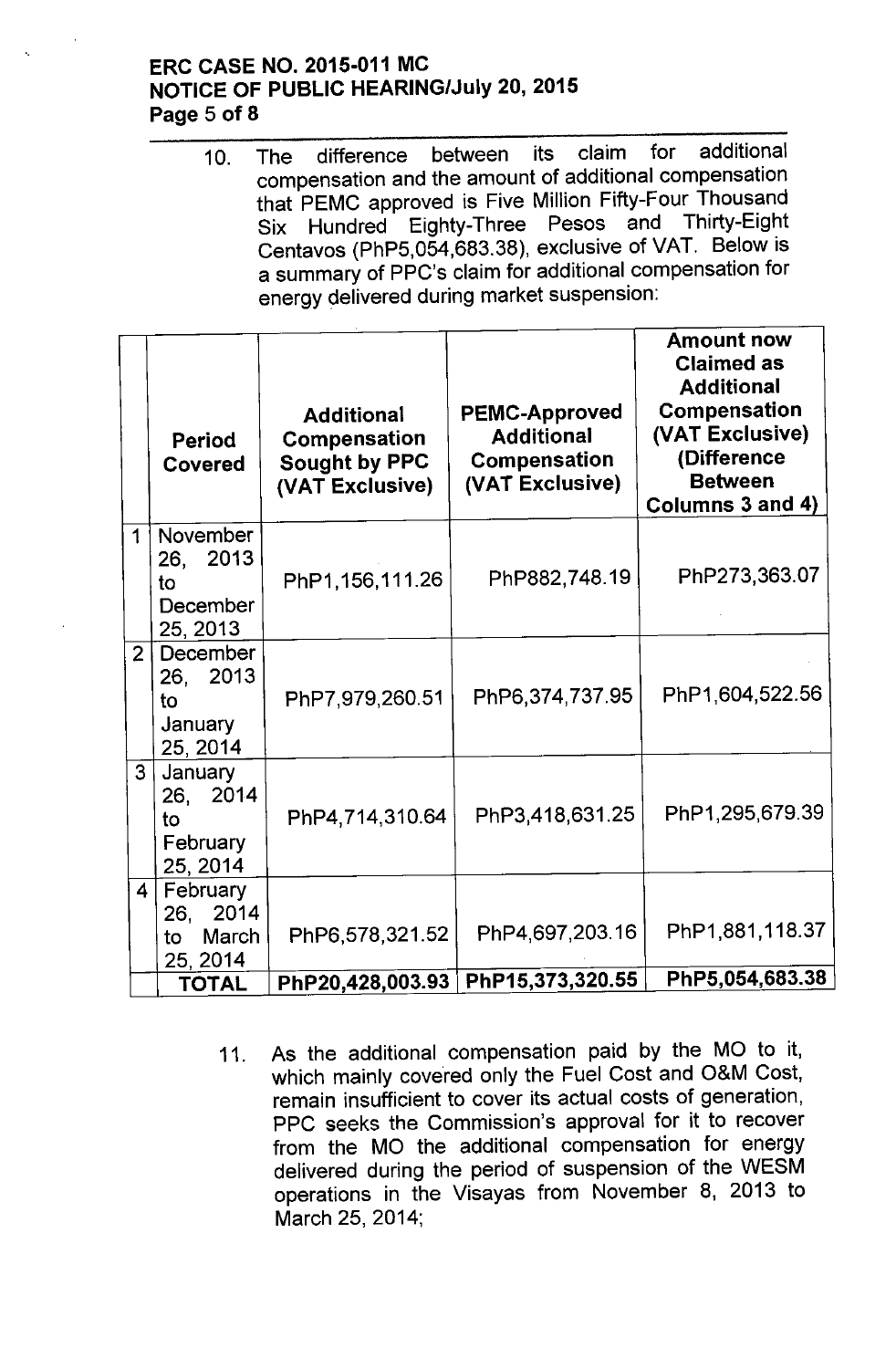### ERC CASE NO. 2015-011 MC **NOTICE OF PUBLIC HEARING/July 20, 2015** Page 6 of 8

- 12. It submits that for the period in question, it has been deprived of the reasonable costs of power generation, which involve not only the O&M Costs and Fuel Cost but also Fixed Costs regardless of whether the power plant is run. These Fixed Costs include the Cost of Capital Recovery<sup>5</sup> or CRF, which has not been paid to it;
- 13. It, thus, comes to the Commission now to apply for the recovery of its CRF as well as the cost of O&M that was not compensated from January 26, 2014 to March 25, 2014 as these have remained unpaid notwithstanding that it reasonably incurred these costs in complying with the dispatch instructions of the SO;
- 14. While it is true that CRF is recoverable in bilateral contracts it entered into, it should be pointed out, however, that during the suspension of the WESM operations in the Visayas, schedules of generating plants, including PPC, were controlled by the SO, which dispatch instructions included frequent manual load drops as dispatch for bilateral contracts were curtailed;
- 15. It should be noted in this regard that it has a Commissionapproved rate, which should have been the basis of compensation. However, due to the imposition of the Administered Price, it has been made to carry in part the costs of power generation, notwithstanding that the<br>Commission bad already determined their Commission had already determined their reasonableness when it approved its rates;
- 16. That there was an emergency situation that called for the imposition of the Administered Price should not prevent it from recovering its reasonable costs, especially considering that its rate has been approved by the Commission consistent with Section 43 (f) of Republic Act No. 9136, otherwise known as the "Electric Power Industry Reform Act of 2001" (EPIRA), which recognizes that the rates approved by the Commission must be such as to allow the recovery of just and reasonable costs and a reasonable return on rate base to ensure the sustainability and viable operation of an entity;

<sup>,</sup> Capital Recovery Fee includes costs related to the contracts entered into by TPC to build its plant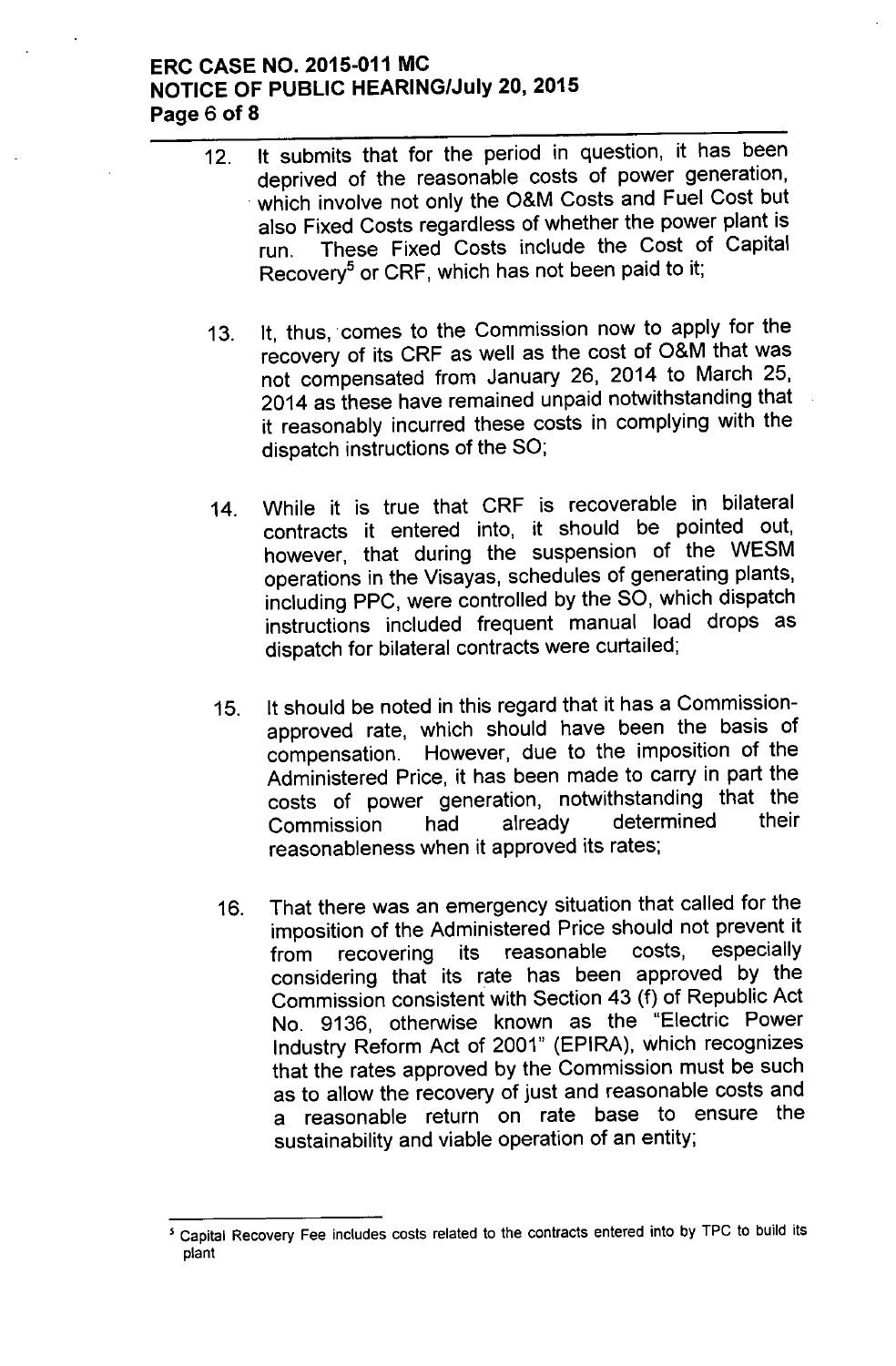### ERC CASE NO. 2015-011 MC **NOTICE OF PUBLIC HEARING/July 20, 2015** Page 7 of 8

- 17. In light of the foregoing, it seeks the Commission's approval to recover its CRF for energy delivered during the suspension of the WESM operations in the Visayas. It also seeks the Commission's approval to recover the cost of O&M that had not been compensated by the MO from January 26, 2014 to March 25, 2014;
- 18. The APDM approved by the Commission itself sets out as one of the guiding principles in the determination of the Administered Price that the same be fair and reasonable to both the suppliers and consumers of electricity;
- 19. It believes that what is fair and reasonable for generation companies, such as PPC, is to be compensated for the actual cost of generating power during the period of market suspension. Otherwise, it would in a way be subsidizing the cost of power generation as its true cost is not recovered by them; and
- 20. It prays that the Commission grant the instant application and allow it to recover: (i) additional compensation for its CRF for energy delivered during the suspension of the WESM operations in the Visayas from November 8, 2013 to March 25, 2014; and (ii) the cost of O&M that had not been compensated by the MO from January 26, 2014 to March 25,2014.

The Commission has set said application for jurisdictional hearing, expository presentation, pre-trial conference and evidentiary hearing on August 18, 2015 (Tuesday) at ten 0' clock in the morning (10:00 A.M.) at the ERC Hearing Room, 15<sup>th</sup> Floor, Pacific Center Building, San Miguel Avenue, Pasig City.

All persons who have an interest in the subject matter of the proceeding may become a party by filing, at least five (5) days prior to the initial hearing and subject to the requirements in the ERC's Rules of Practice and Procedure, a verified petition with the Commission giving the docket number and the title of the proceeding and stating:  $(1)$  the petitioner's name and address; (2) the nature of petitioner's interest in the subject matter of the proceeding, and the way and manner in which such interest is affected by the issues involved in the proceeding; and (3) a statement of the relief desired.